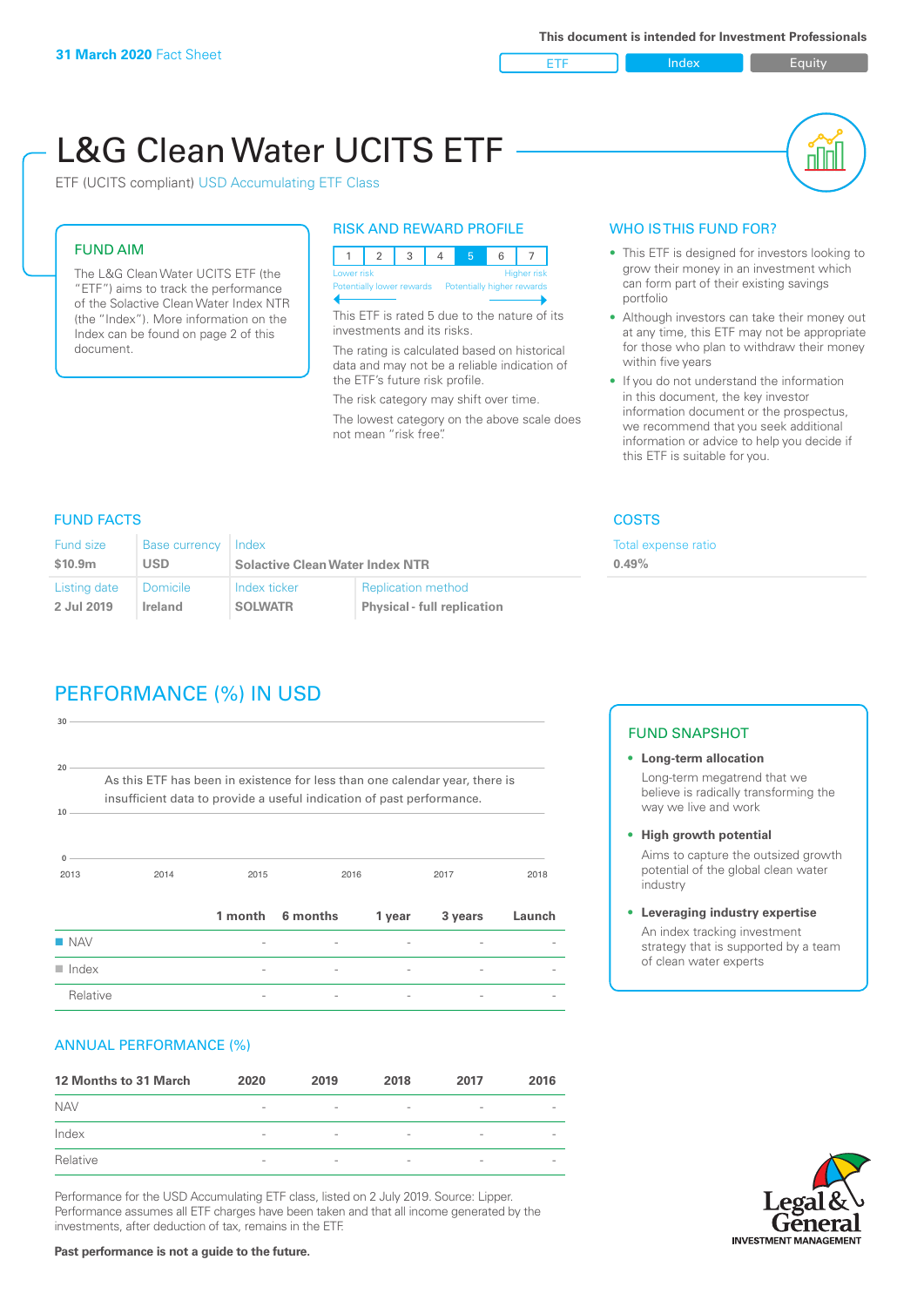ETF (UCITS compliant) USD Accumulating ETF Class

### INDEX BREAKDOWN

The breakdowns below relate to the Index. The ETF's portfolio may deviate from the below. All data source LGIM unless otherwise stated. Totals may not sum to 100% due to rounding.



#### SECTOR (%)

| Industrials                      | 46.5 |
|----------------------------------|------|
| $\blacksquare$ Utilities         | 224  |
| Materials                        | 80   |
| Information Technology           | 68   |
| $\blacksquare$ Health Care       | 66   |
| $\blacksquare$ Energy            | 26   |
| ■ Manufacturing & Production     | 1.9  |
| ■ Consumer Discretionary         | 19   |
| ■ Lab Process Automation         | 17   |
| $\blacksquare$ Metals & Minerals | 16   |
|                                  |      |



# $\blacksquare$  USD 62.4

|                    | ---  |
|--------------------|------|
| EUR                | 10.8 |
| $\blacksquare$ JPY | 9.1  |
| $\blacksquare$ GBP | 6.8  |
| $H$ HKD            | 5.7  |
| CHF                | 3.4  |
| $\blacksquare$ SEK | 1.7  |
|                    |      |
|                    |      |

■ Top 10 constituents 19.0% Rest of Index 81.0% No. of constituents in Index 63

#### TOP 10 CONSTITUENTS (%)

| Organo                  | 20  |
|-------------------------|-----|
| Cadiz                   | 20  |
| Aegion                  | 1.9 |
| Metawater               | 1.9 |
| Sekisui Chemical        | 19  |
| Kurita                  | 1.9 |
| Trimble                 | 1.9 |
| Lindsay Corporation     | 19  |
| Cal Water               | 18  |
| Middlesex Water Company | 18  |
|                         |     |

#### INDEX DESCRIPTION

The Index aims to track the performance of a basket of stocks of companies that are actively engaged in the international clean water industry through the provision of technological, digital, engineering, utility and/or other services.

The Index is comprised of companies which are publically traded on various stock exchanges around the world that are either i) companies determined to have expertise in "Utilities" with a minimum Water Revenue Share of 90%, or ii) companies determined to have expertise in "Engineering" with a minimum Water Revenue Share of 50% or iii) companies determined to have expertise in "Technology" or "Digital" and a minimum Water Revenue Share of 5%. A company is only eligible for inclusion in the index if (1) it is of sufficient size (determined by reference to the total market value of the proportion of its shares that are publically traded) and (2) it is sufficiently "liquid" (a measure of how actively its shares are traded on a daily basis). Moreover, the Index excludes companies: (a) engaged in pure coal mining; (b) involved in the production of controversial weapons; or (c) that, for a continuous period of three years, have been classified as being in breach of at least one of the UN Global Compact principles, which is a set of globally accepted standards on human rights, labour, environment and corruption.

The universe of companies out of which the Index selection is made is refreshed annually in March. However, the Index is reconstituted semi-annually in March and September in accordance with the full selection criteria and all companies are equally weighted within the Index. On a monthly basis, the weight of each company is assessed and, if any of them exceed 15% of the index, the weights of all companies are adjusted so that they are again equally weighted within the Index.

#### INVESTMENT MANAGER

GO ETF Solutions LLP is the investment manager for each of the exchange traded funds (ETFs) issued by Legal & General UCITS ETF Plc and is responsible for the day-to-day investment management decisions for this ETF. The team is highly experienced with respect to all aspects relating to the management of an ETF portfolio, including collateral management, OTC swap trading, adherence to UCITS regulations and counterparty exposure and monitoring.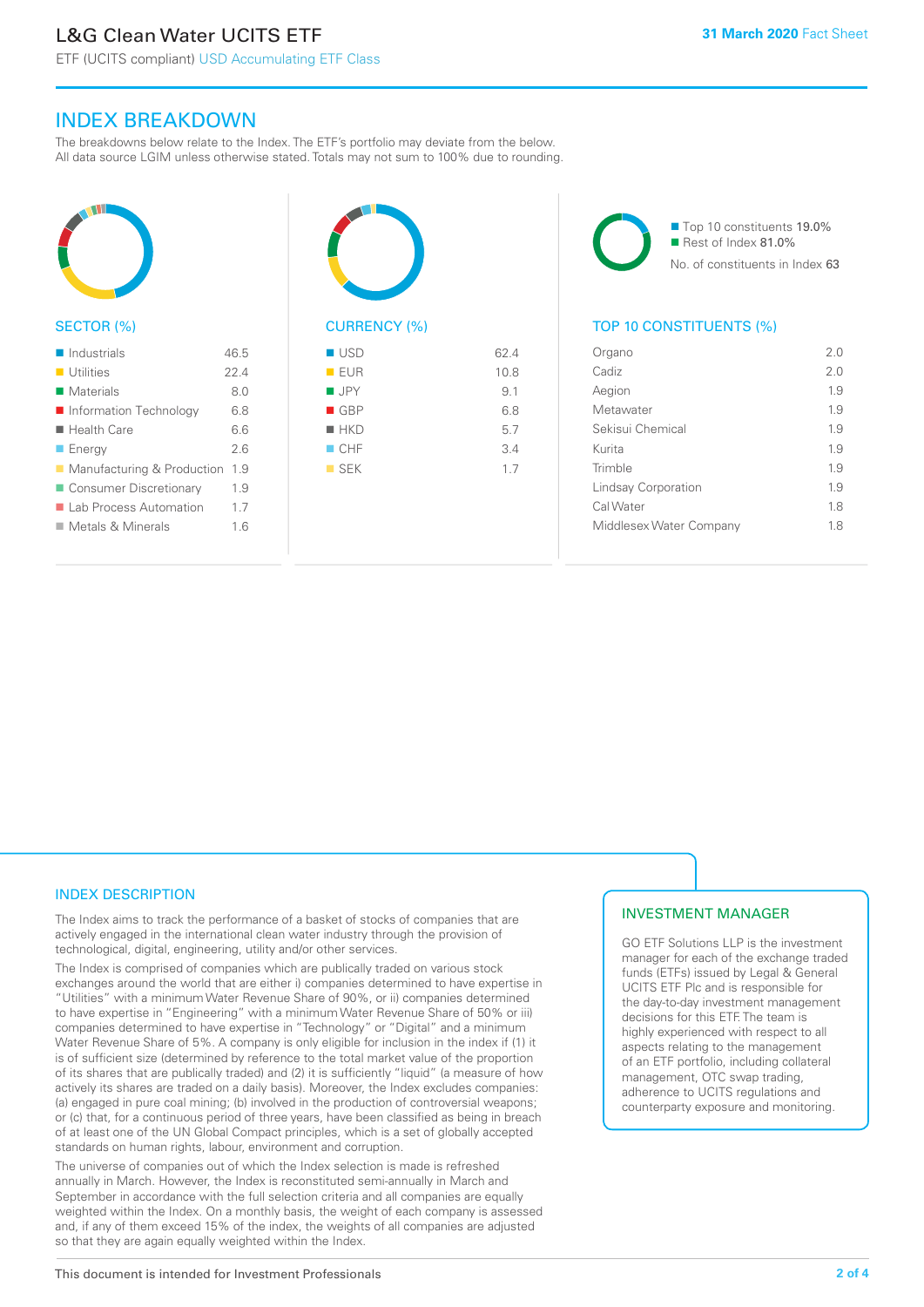# L&G Clean Water UCITS ETF

ETF (UCITS compliant) USD Accumulating ETF Class

#### KEY RISKS

- The value of an investment and any income taken from it is not guaranteed and can go down as well as up; you may not get back the amount you originally invested.
- Third party service providers (such as counterparties entering into financial derivative instruments with the ETF or the ETF's depositary) may go bankrupt and fail to pay money due to the ETF or return property belonging to the ETF.
- As the Index includes micro, small and medium-sized publicly traded companies, the ETF is subject to the risk that such companies may be more vulnerable to adverse business or economic events and greater and more unpredictable price changes than larger companies or the stock market as a whole.
- The ETF is subject to the risks associated with technology-focused companies and are particularly vulnerable to rapid developments in technology (which may leave their products out-of-date), government regulation and competition from domestic and foreign competitors who may have lower production costs. Such companies may also have difficulties establishing and maintaining patents, copyrights, trademarks and trade secrets relating to their products which could negatively affect their value.
- It may not always be possible to buy and sell ETF shares on a stock exchange or at prices closely reflecting the NAV.
- If the Index provider stops calculating the Index or if the ETF's license to track the Index is terminated, the ETF may have to be closed.

For more information, please refer to the key investor information document on our website Ø

#### TRADING INFORMATION

| <b>Exchange</b>           | <b>Currency ISIN</b> |                                   | <b>SEDOL</b>        | Ticker | <b>Bloomberg</b> |
|---------------------------|----------------------|-----------------------------------|---------------------|--------|------------------|
| London Stock Exchange USD |                      | IE00BK5BC891 BKF3DB5 GLUG GLUG LN |                     |        |                  |
| London Stock Exchange GBX |                      | IE00BK5BC891 BKF3DC6 GLGG GLGG LN |                     |        |                  |
| Borsa Italiana            | <b>FUR</b>           | IE00BK5BC891 BKF3D93 GLUG GLUG IM |                     |        |                  |
| Deutsche Börse            | FUR.                 | IFOOBK5BC891                      | BKE3BE5 XMLC XMLCGY |        |                  |

The currency shown is the trading currency of the listing.



#### SPOTLIGHT ON LEGAL & GENERAL INVESTMENT MANAGEMENT

We are one of Europe's largest asset managers and a major global investor, with assets under management of €1,411.7 billion (as at 31 December 2019). We work with a wide range of global clients, including pension schemes, sovereign wealth funds, fund distributors and retail investors.

Source: LGIM internal data as at 31 December 2019. The AUM disclosed aggregates the assets managed by LGIM in the UK, LGIMA in the US and LGIM Asia in Hong Kong. The AUM includes the value of securities and derivatives positions.

#### COUNTRY REGISTRATION



#### TO FIND OUT MORE



#### **Index Disclaimer**

The ETF is not sponsored, promoted, sold or supported by Solactive AG. Nor does Solactive AG offer any express or implicit guarantee or assurance either with regard to the results of using the Index and/or Index trade mark or the Index price, at any time or in any other respect.

The Index is calculated and published by Solactive AG. Solactive AG uses its best efforts to ensure that the Index is calculated correctly. Irrespective of its obligations towards the Company, Solactive AG has no obligation to point out errors in the Index to third parties including, but not limited to, investors and/or financial intermediaries of the ETF. Solactive AG does not guarantee the accuracy and/or the completeness of the Index or any related data, and shall not have any liability for any errors, omissions or interruptions therein.

Neither publication of the Index by Solactive AG, nor the licensing of the Index or Index trade mark, for the purpose of use in connection with the ETF, constitutes a recommendation by Solactive AG to invest capital in said ETF nor does it, in any way, represent an assurance or opinion of Solactive AG with regard to any investment in this ETF. In no event shall Solactive AG have any liability for any lost profits or indirect, punitive, special or consequential damages or losses, even if notified of the possibility thereof.